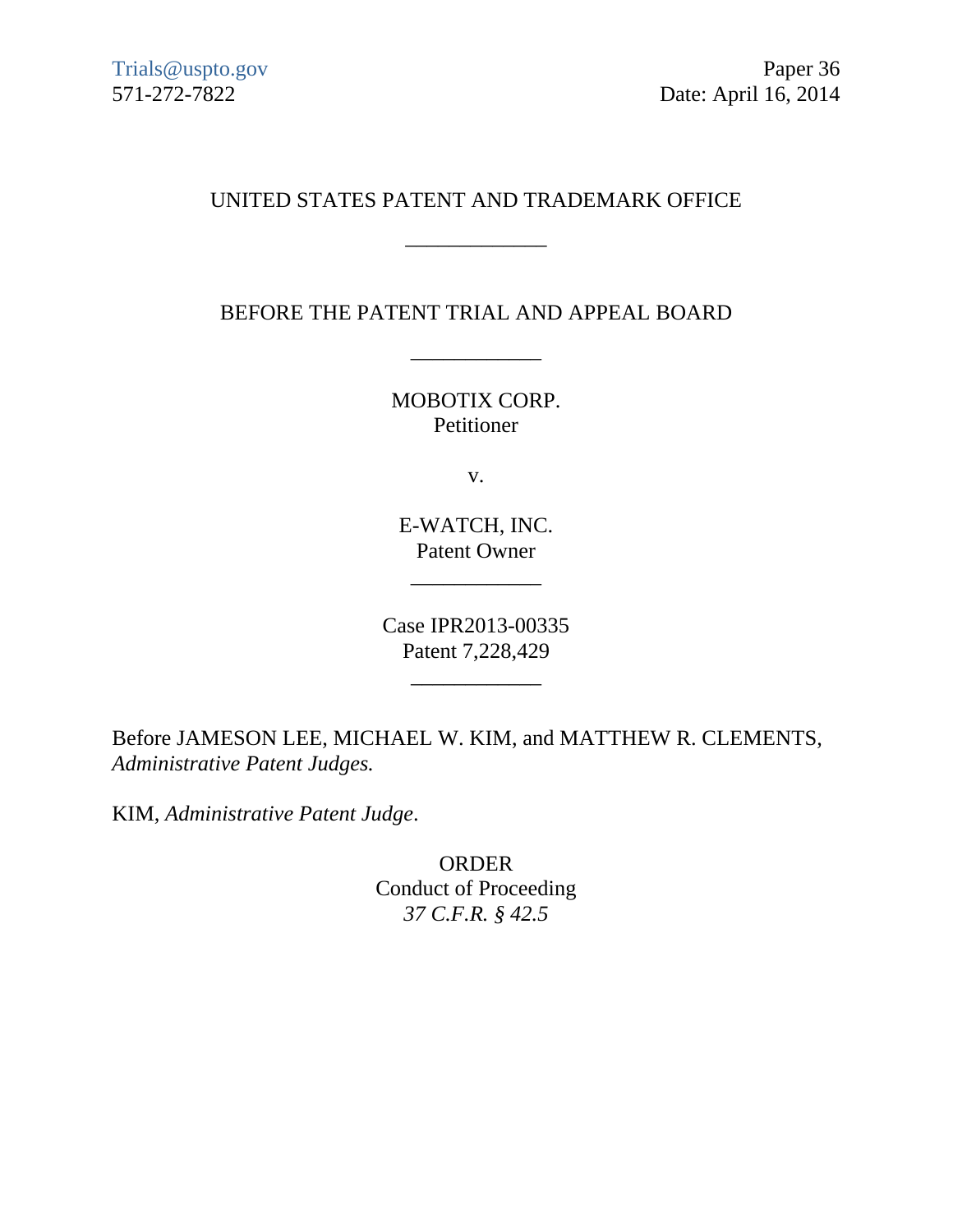On April 4, 2014 and April 9, 2014, the Board issued Orders denying Patent Owner's Motion for Leave to File a First Revised Patent Owner's Response to Decision to Institute Trial for Inter Partes Review. Papers 32, 33. On April 10, 2014, Patent Owner filed a Motion for Reconsideration of Patent Owner's Motion for Leave to File Patent Owner's First Amended Response to Decision to Institute Trial for *Inter Partes* Review (Paper 34; "Request for Rehearing"). For the reasons set forth below, the Request for Rehearing is denied.

A request for rehearing can only point out that which the Board misapprehended or overlooked. 37 C.F.R. § 42.71(d). In the Request for Rehearing, Patent Owner alleges two such points, neither which is persuasive.

First, Patent Owner asserts the following:

[T]he Board's decision of February 19, 2014 misapprehends a concession by Patent Owner that, because by order any argument not raised in Patent Owner's Response is deemed waived, leave of the Board is also necessary for amendment of Patent Owner's Response; Patent Owner at the time of the question was not expressly informed by the Board, the statute, or the Rules, that the Board sought, without express notice, to limit the Patent Owner's rights to amend pleadings and papers in a manner inconsistent with established jurisprudence.

Request for Rehearing 2. The assertion is misplaced in several respects. A party does not have to concede that leave is required to amend a Patent Owner Response after the due date for filing a Patent Owner Response. There simply is no right to amend a Patent Owner Response after its due date. The Board merely informed Patent Owner there is no "right to amend pleadings" after their due date. Also, in requesting leave to amend the Patent Owner response, counsel for Patent Owner never identified anything in the applicable rules which provided the Patent Owner with any such right. It is inaccurate to state that the Board sought to limit Patent Owner's "right to amend pleadings."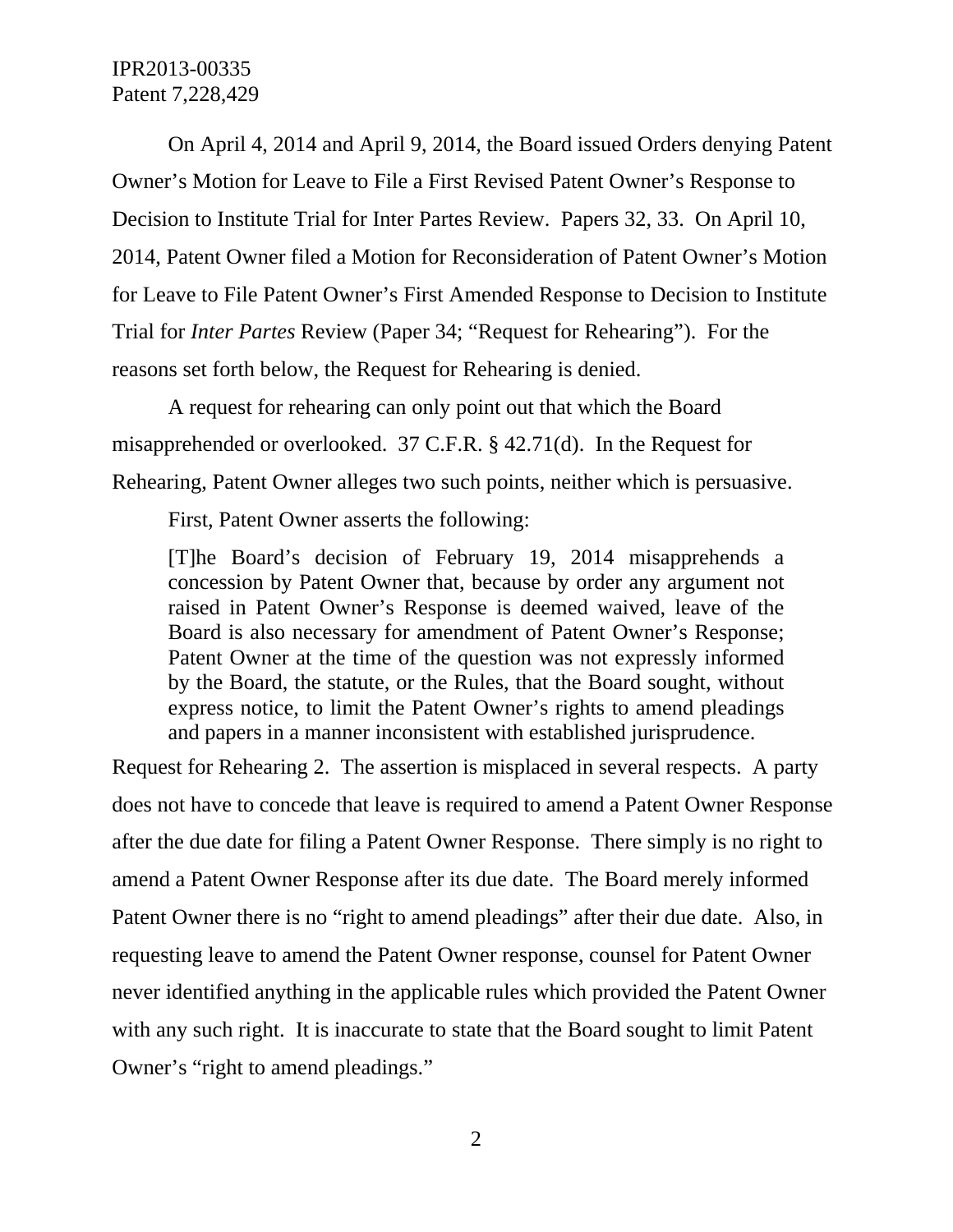It has become apparent that Patent Owner was under a mistaken belief that it had an unencumbered "right to amend pleadings." Patent Owner asserts it should not be penalized for having had this mistaken belief, because the Board did not provide express notice that it did not have the "right to amend pleadings." But that is not an argument misapprehended or overlooked by the Board. In any event, we are unpersuaded that a party must be expressly informed that it does not possess an absolute right to amend pleadings after their due date. Aside from the fact that none of the statutes, Rules, or Trial Practice Guide set forth any "right to amend pleadings" after their due date, the Rules recite expressly that papers not otherwise provided for require Board authorization (37 C.F.R. §§ 42.5, 42.25). The Scheduling Order also was explicit that all arguments not set forth in the Patent Owner Response are waived (Paper 32, 6 (citing Paper 14, 3)). Moreover, the requirements for an extension of time and late action are set forth in 37 C.F.R. § 42.5. Further still, the Board set forth expressly the following in the Order of February 19, 2014 set forth:

ORDERED *in the absence of an authorized supplemental patent owner response* that substantively addresses Ground 2, E-Watch will be deemed to have conceded the unpatentability of claims 1-6, 8-14, 22, 26-28, 32, 38, 44-49, and 65 as obvious over the Mobotix Brochure;

FURTHER ORDERED that *in the absence of an authorized supplemental patent owner response* that substantively addresses Ground 2, claims 1-6, 8-14, 22, 26-28, 32, 38, 44-49, and 65 will be cancelled, regardless of the merits of Grounds 1 and 3;

FURTHER ORDERED that *if there is no authorized supplemental patent owner response* that substantively addresses Ground 2, Mobotix in its reply need not address claims 1-6, 8-14, 22, 26-28, 32, 38, 44-49, and 65 even for Grounds 1 and 3;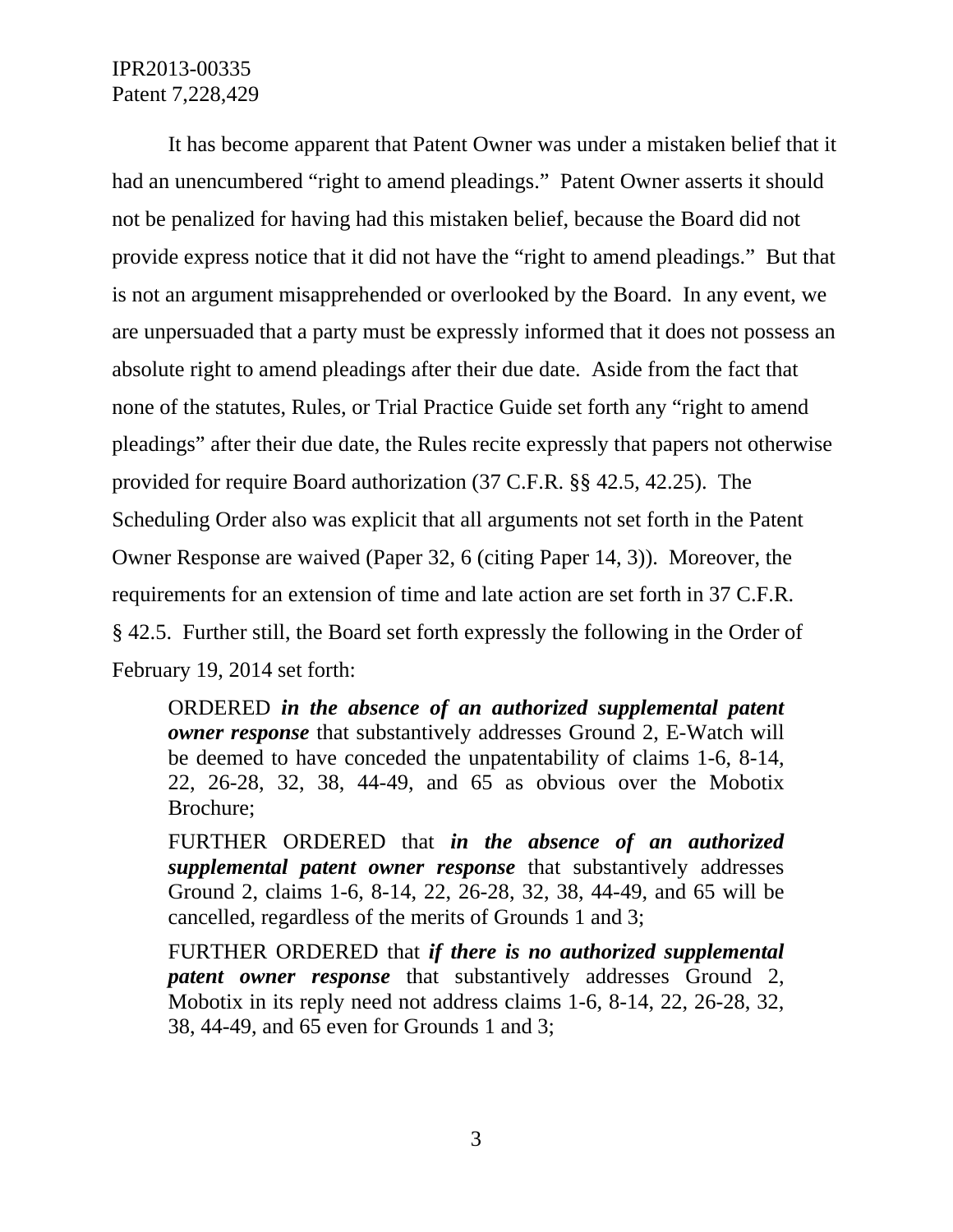FURTHER ORDERED that *prior authorization from the Board is required prior to the filing of any supplemental patent owner response*;

FURTHER ORDERED that *if E-Watch desires to file a supplemental patent owner response, it should institute a joint conference call, immediately, to seek authorization for filing a supplemental patent owner response, and be prepared to answer why it did not seek an extension of time for Due Date 1 and also did not approach the Board about a supplemental patent owner response, for at least two weeks after filing of the patent owner response*;

Paper 27, 3-4 (emphasis added). As is evident from the above-quoted text, ample

express notice was provided to the Patent Owner with regard to the urgency of

requesting an opportunity to file an amended Patent Owner Response.

Second, Patent Owner asserts the following:

[T]he decision of April 9, 2014 misapprehends or overlooks that the Board first raised the matter of whether the Patent Owner was aware that by order of the Board any argument not raised in the Patent Owner's Response was waived, and for this reason, at least, it was not incumbent on Patent Owner to again raise the issue in the Hearing of April 2, 2014.

Request for Rehearing 3. To the extent Patent Owner is asserting that the Board was the first to inform Patent Owner that there is no "right to amend pleadings," we agree. Indeed, as set forth above, the Board informed Patent Owner of this on multiple occasions. That, however, does not translate to any misapprehension of an argument made by the Patent Owner. Rather, the notice is expected to have informed Patent Owner of the urgency of requesting authorization to amend the Patent Owner Response.

Patent Owner sets forth many other alleged points of error. Request for Rehearing 3. In the interests of showing Patent Owner that the Board has fully considered Patent Owner's arguments, we address each, specifically, in turn.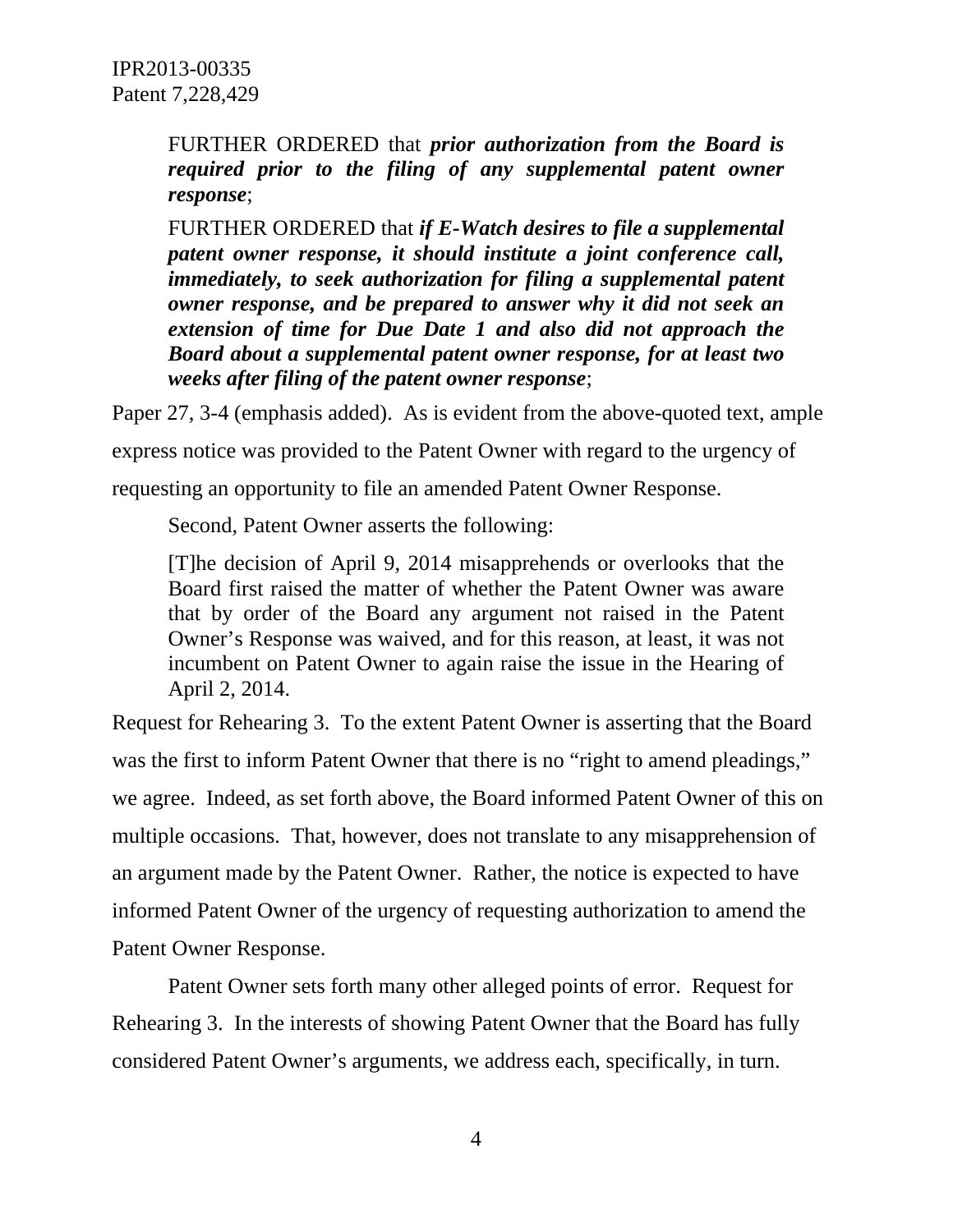Patent Owner submits that expungement of Patent Owner's First Amended Response is error. Request for Rehearing 3. We disagree because the Board Rules require the parties to seek authorization to file papers not otherwise provided for in the Rules. 37 C.F.R. § 42.20. Patent Owner did not seek such authorization prior to filing Patent Owner's First Amended Response. It is provided in 37 C.F.R. § 42.7(a) that the Board may expunge any paper that is not authorized. This also addresses Patent Owner's next submission that "requiring Patent Owner to seek and obtain leave of the Board for filing the Patent Owner's First Amended Response is error."

Patent Owner then submits that requiring Patent Owner to show good cause for leave to file Patent Owner's First Amended Response is error. Request for Rehearing 3. We disagree because a showing of good cause is required to justify an extension of time or late action. 37 C.F.R.  $\S$  42.5(c)(2) and  $\S$  42.5(c)(3). Also, a party should seek relief promptly after the need for relief is identified. 37 C.F.R. § 42.25.

Patent Owner next submits that finding/considering/ruling that good cause/interests of justice does not support leave for filing Patent Owner's First Amended Response is error. Request for Rehearing 3. We are not persuaded of any error for the reasons set forth above.

Patent Owner further submits that characterizing Patent Owner's First Amended Response as presenting new argument is error. Request for Rehearing 3. To the extent Patent Owner's First Amended Response does not present arguments or evidence not set forth in the Patent Owner Response, then Patent Owner's First Amended Response is unnecessary.

Patent Owner additionally submits that the Board's denial of leave to file Patent Owner's First Amended Response is in error because it considered "the

5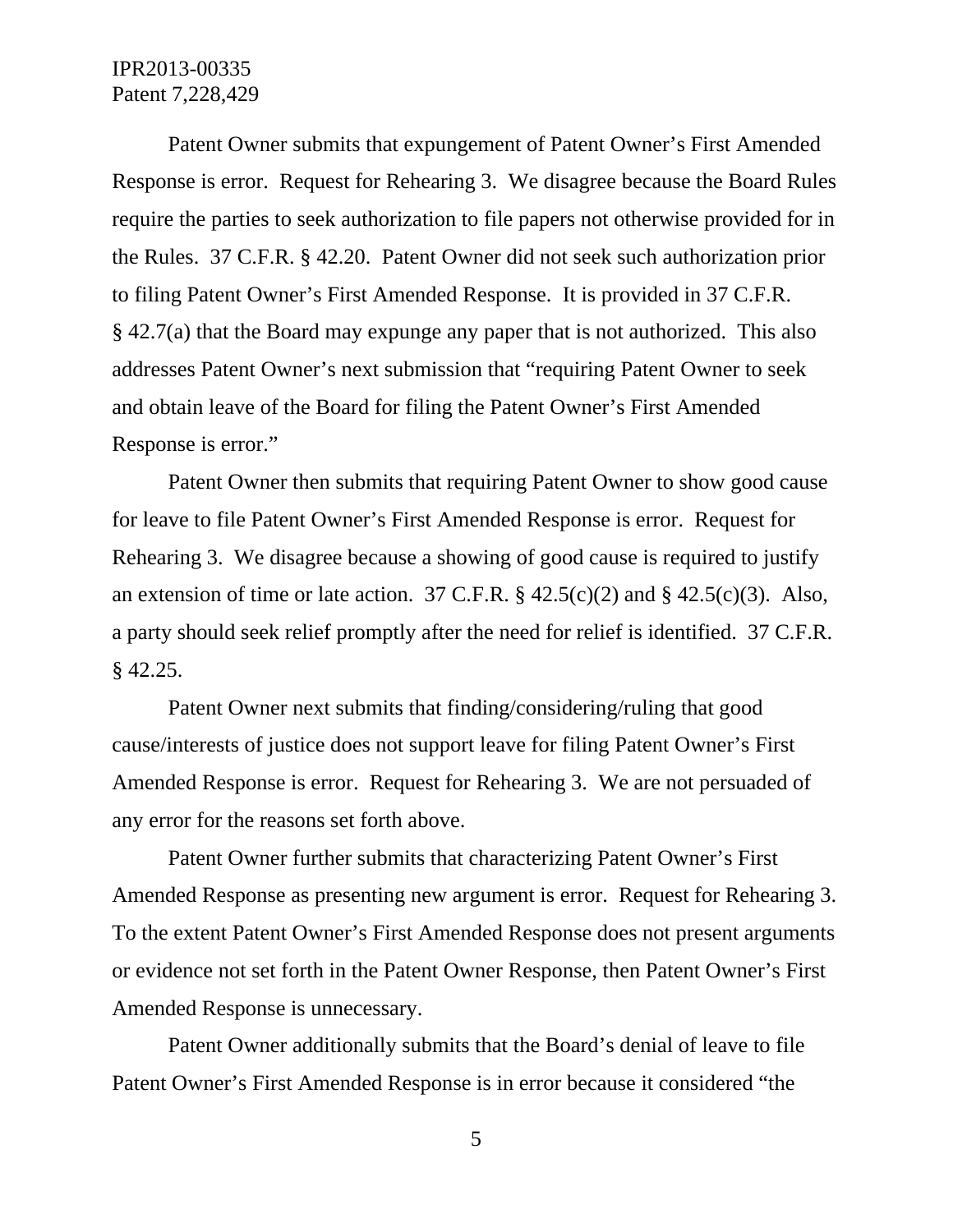statutory mandate of speedy conduct of this proceeding, without giving equal weight to the two other mandates: the just and inexpensive conduct of this proceeding by Patent Owner." Request for Rehearing 3. We disagree. As an initial matter, the Board considered the effect of Patent Owner's request on all three aspects—"just, speedy, and inexpensive"—recited in 37 C.F.R. § 42.1. Moreover, we are not persuaded that the "just" and "inexpensive" considerations weigh in favor of Patent Owner. Petitioner has already filed its Reply to the Patent Owner Response. Allowing Patent Owner to file a First Amended Response would at a minimum require us to allow Petitioner to file another Reply, which would increase the cost of the proceedings. Furthermore, allowing the Patent Owner to file an amended Patent Owner Response after having reviewed Petitioner's Reply also is unjust.

Finally, Patent Owner submits that asserting that Patent Owner has conceded that leave of the Board is necessary for filing Patent Owner's First Amended Response, or for amending any paper, is error. Request for Rehearing 3. We have already addressed this issue above, and thus our analysis need not be repeated here.

#### Order

It is

ORDERED that Patent Owner's Motion for Reconsideration of Patent Owner's Motion for Leave to File Patent Owner's First Amended Response to Decision to Institute Trial for *Inter Partes* Review is DENIED.

6